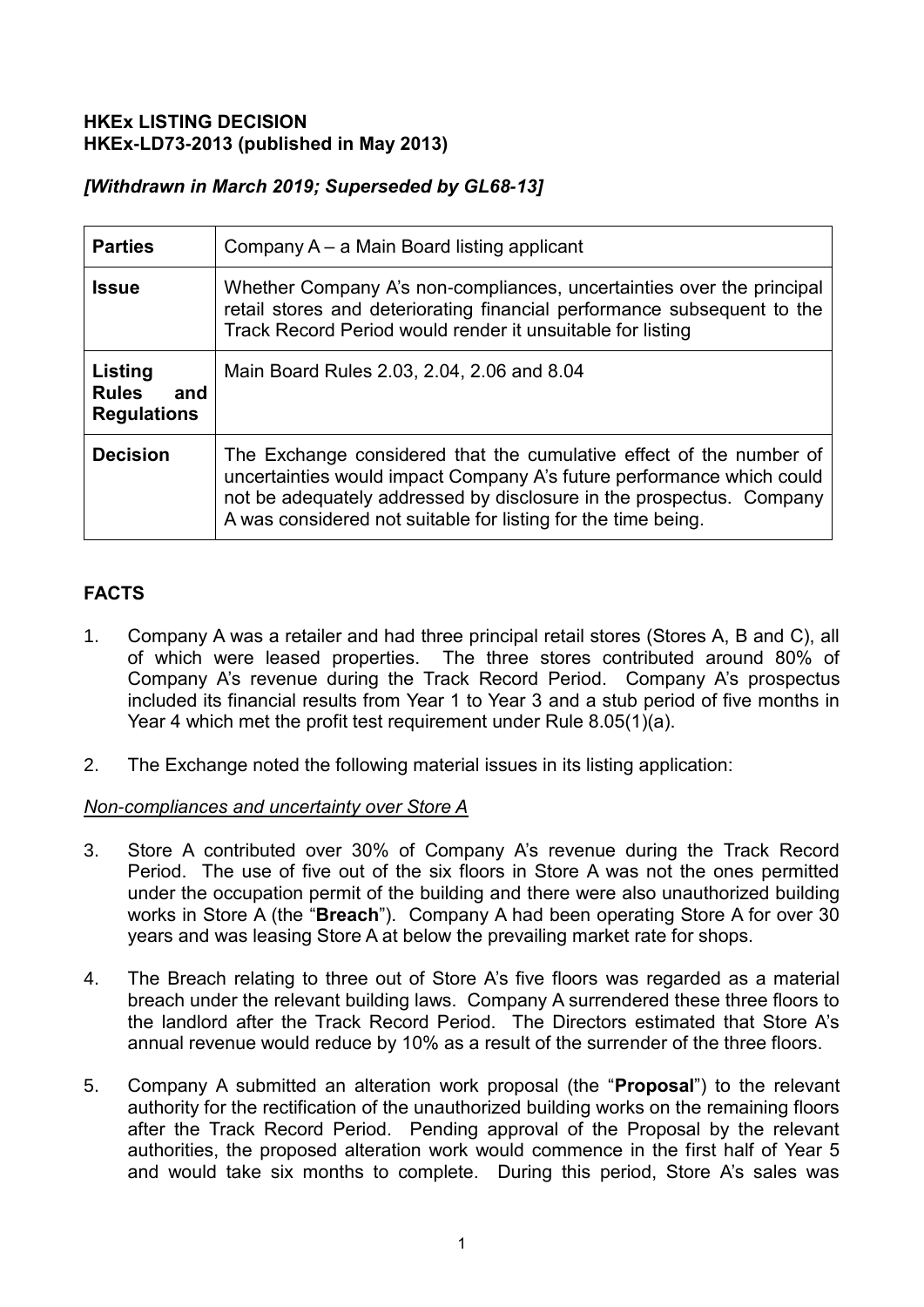expected to reduce by 50%. If the Proposal were rejected, Store A would need to move to another location. The renovation of the new retail store was expected to take approximately four months, and revenue to be derived from the new retail store was expected to reduce by 20% as compared to Store A during its first three months of operation.

#### *Deteriorating financial performance*

- 6. Company A's financial performance deteriorated significantly subsequent to Year 3, recorded a net profit of HK\$1 million during the first five months of Year 4 and forecasted a full year net profit of approximately HK\$9 million in Year 4. The Directors explained that the decline was due to general economic slowdown, the closure of another two retail stores during the period and listing expenses, and considered that the impact of these factors to be short term or one-off. The revenue and net profit (excluding the effect of listing expenses) in Year 4 were expected to decrease by over 10% and over 30%, respectively comparing with Year 3.
- 7. The Directors confirmed that Company A would have sufficient working capital for at least 12 months after the date of the prospectus.

## *Others*

8. The leases of Stores B and C were due to expire in the first half of Year 5. Company A only secured a lease renewal of Store B but had yet to commence negotiation with the landlord of Store C on renewal. Company A estimated that Store C's rental would increase by 10% to 20% upon lease renewal.

## **APPLICABLE LISTING RULES**

- 9. Rule 2.03 states that the Listing Rules are designed to ensure that investors have and can maintain confidence in the market and in particular that, applicants are suitable for listing.
- 10. Rule 2.04 states that the Listing Rules are not exhaustive and that the Exchange may impose additional requirements or make listing subject to special conditions whenever it considers it appropriate.
- 11. Rule 2.06 states that suitability for listing depends on many factors. Applicants for listing should appreciate that compliance with the Listing Rules may not itself ensure an applicant's suitability for listing. The Exchange has the discretion to accept or reject applications and in reaching its decision will pay particular regard to the general principles outlined in Rule 2.03.
- 12. Rule 8.04 states that both the issuer and its business must, in the opinion of the Exchange, be suitable for listing.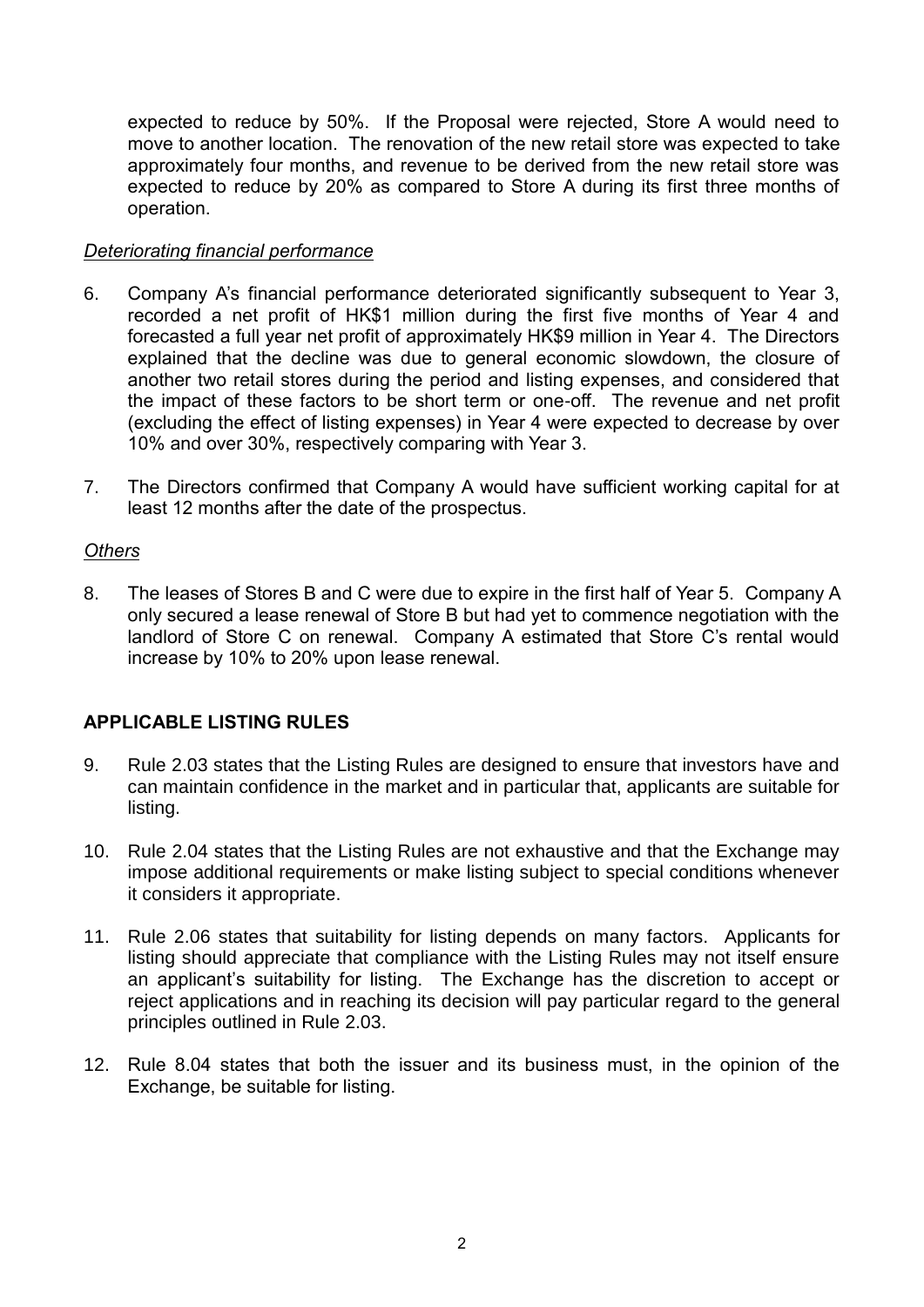## **ANALYSIS**

#### *Non-compliances and uncertainty over Store A*

- 13. The Exchange considers that breaches of laws and regulations may affect an applicant's suitability for listing. Where a substantial part of the profits are derived from operations that are in breach of law, it casts doubt on whether the applicant's historical results is a reasonable and fair basis for assessing whether profit requirement is met. The Exchange takes into account the following factors in determining the impact of non-compliances on an applicant's listing:-
	- (a) the nature, the extent and the seriousness of the breaches, for example, whether the breaches involve dishonesty and fraud, whether the breaches involved newly established laws and regulations which may be subject to different interpretations by legal professionals;
	- (b) the impact of the breaches on the applicant's operations; and
	- (c) the rectification and precautionary measures adopted and how promptly these measures were carried out.
	- (d) The Exchange may request the sponsor to provide the basis of its view that the applicant has adequate and sufficient procedures, systems and controls under Rule 3A.15(5) taking into consideration the non-compliances. The Exchange may request the sponsor's view be disclosed in the prospectus.
	- (e) The Exchange has expressed concerns over listing applicants with serious noncompliances and only approved listing after these applicants had demonstrated compliance for a reasonable period of time.
	- (f) The Exchange noted that Company A had demonstrated that it could satisfy the profit test under Rule 8.05(1)(a) after adjusting the track record period's results with market rent payable for Store A or assuming Store A had been operating without the three floors involving the Breach. However, the outcome of Company A's Proposal remained uncertain. Company A's future operation would be seriously affected irrespective of whether the relevant authority approved the Proposal or not (see paragraph 5).
	- (g) Directors' conduct was also a factor for consideration. During the previous lease terms of Store A (more than 30 years), the Exchange did not consider that the Directors had taken sufficient steps to identify or rectify the Breach. Professionals were hired to perform inspections in Store A shortly before the listing application and a full assessment was performed only after the listing application was filed. Further, Company A submitted the Proposal to the relevant authority only towards the end of Year 4, months after the Exchange had raised comments on the Breach.
	- (h) While the Exchange acknowledged that pre-mature negotiation with the landlord on lease renewal might not be in the best interest of Company A, the Exchange noted the importance of renewing material leases for assessing Company A's